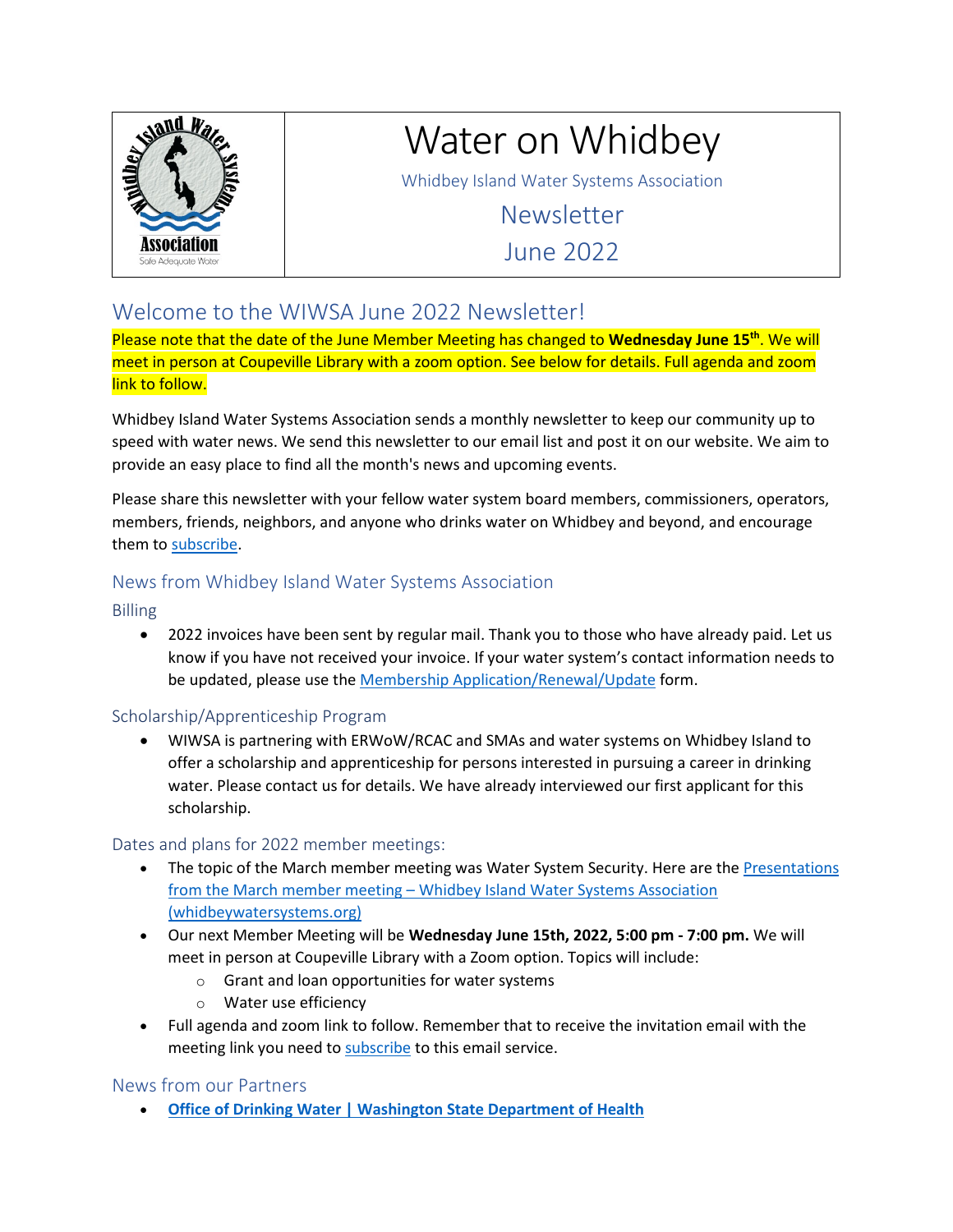#### o **Consolidation Feasibility Study Grant (CFSG)**

Online applicants are accepted June 1–30. The guidelines and documents used to complete the application include:

- [2022 Consolidation Feasibility Study Grant Guidelines 331-559-F \(PDF\)](https://doh.wa.gov/sites/default/files/2022-05/331-559-F.pdf)
- [Washington Loan Tracking External User Guide 331-614 \(PDF\)](https://doh.wa.gov/sites/default/files/2022-05/331-614_1.pdf)

A CFSG Program Overview webinar will be held **May 25** and a follow up Q&A session on **June 15**, both from 10am – Noon. Please join by clicking on the link below:

Microsoft Teams meeting

**Join on your computer or mobile app**

[Click here to join the meeting](https://teams.microsoft.com/l/meetup-join/19%3ameeting_MjUyZGFkMjgtMzllZC00MTY0LWI1MTQtODFkMWNiMjgzZWRi%40thread.v2/0?context=%7b%22Tid%22%3a%2211d0e217-264e-400a-8ba0-57dcc127d72d%22%2c%22Oid%22%3a%2264c90b90-4bd6-43f9-b8dc-5d687503461c%22%7d)

- o The Office of Drinking Water May Newsletter is out. [ODW Newsletter :: Washington](https://www.doh.wa.gov/CommunityandEnvironment/DrinkingWater/ODWNewsletter)  [State Department of Health.](https://www.doh.wa.gov/CommunityandEnvironment/DrinkingWater/ODWNewsletter) We recommend that you subscribe to this newsletter.
- **Department of the Interior, Bureau of Reclamation**
	- o [WaterSMART Grants: Water and Energy Efficiency Grants for Fiscal Year 2023](https://www.grants.gov/web/grants/search-grants.html?keywords=R23AS00008&utm_content=&utm_medium=email&utm_name=&utm_source=govdelivery&utm_term=)
	- $\circ$  This Water and Energy Efficiency Grants Notice of Funding Opportunity (NOFO) provides funding for projects that result in quantifiable water savings, implement renewable energy components, and support broader sustainability benefits. These projects conserve and use water more efficiently; increase the production of renewable energy; mitigate conflict risk in areas at a high risk of future water conflict; and accomplish other benefits that contribute to sustainability in the Western United States.
- **[AWWA](https://www.awwa.org/)** 
	- o [ACE22- General 6/6 \(contentsharing.net\)](https://contentsharing.net/actions/email_web_version.cfm?ep=4KtPyg9uxKGJCmj4D88bPKZX8pGTaSMtWogD3WIMGG-pqlaAwqlDWnfkPhXZkjKmLVEHIFzVwN81ttFcVgDeweJezVA3mu9vx9ObnQ09mVkYq6SnYEO2v5neJ1G5l433) Last chance before price increase! ACE22 Starts Next WEEK. But don't wait until the last minute to register!
- **[PNWS-AWWA | Drinking Water Management Resources for Northwest Professionals](https://www.pnws-awwa.org/)**
	- Latest newsletters: PNWS-AWWA Newsletters PNWS-AWWA Drinking Water [Management & Resources for Northwest Professionals.](https://www.pnws-awwa.org/resources/newsletters/) We suggest you subscribe to the AWWA-PNWS newslette[r here.](https://visitor.r20.constantcontact.com/manage/optin?v=001G-m9hYzMdQPWbmRZNGsBqssvL-ZhHSKM)
	- $\circ$  The abstract window is now open for next years section conference May 3-5, 2023 in Kennewick, Washington. The Abstract Window Closes July 30. [Submit your 2023](https://www.pnws-awwa.org/member-groups/committees/conference-program-committee/)  [Conference Abstract >](https://www.pnws-awwa.org/member-groups/committees/conference-program-committee/)
	- o AWWA's Water Infrastructure Conference Comes to Portland September 11-14. [Registration is Now Open](https://www.awwa.org/Events-Education/Water-Infrastructure#6796577-attend)
	- o **[The Northwest Washington Subsection of PNWS-AWWA](https://www.pnws-awwa.org/member-groups/subsections/northwest-washington-subsection/)** is offering several training opportunities.
		- [2022 Western Washington Short School & Trade Show "Live in Lynnwood" &](http://campaign.r20.constantcontact.com/render?m=1108719109769&ca=1af9cee6-86b6-43d0-b98a-8f384cbd1b86)  [Virtual](http://campaign.r20.constantcontact.com/render?m=1108719109769&ca=1af9cee6-86b6-43d0-b98a-8f384cbd1b86) June 7-8, 2022
- **[Evergreen Rural Water of Washington > Home \(erwow.org\)](https://www.erwow.org/)**
	- o [Evergreen Rural Water of Washington > Conferences > 2022 Fall Conference > Call For](https://www.erwow.org/Conferences/2022FallConference/CallForPresentation.aspx)  [Presentation \(erwow.org\)](https://www.erwow.org/Conferences/2022FallConference/CallForPresentation.aspx)

The fall conference will be at the Yakima Convention Center Aug 30 – Sep 1, 2022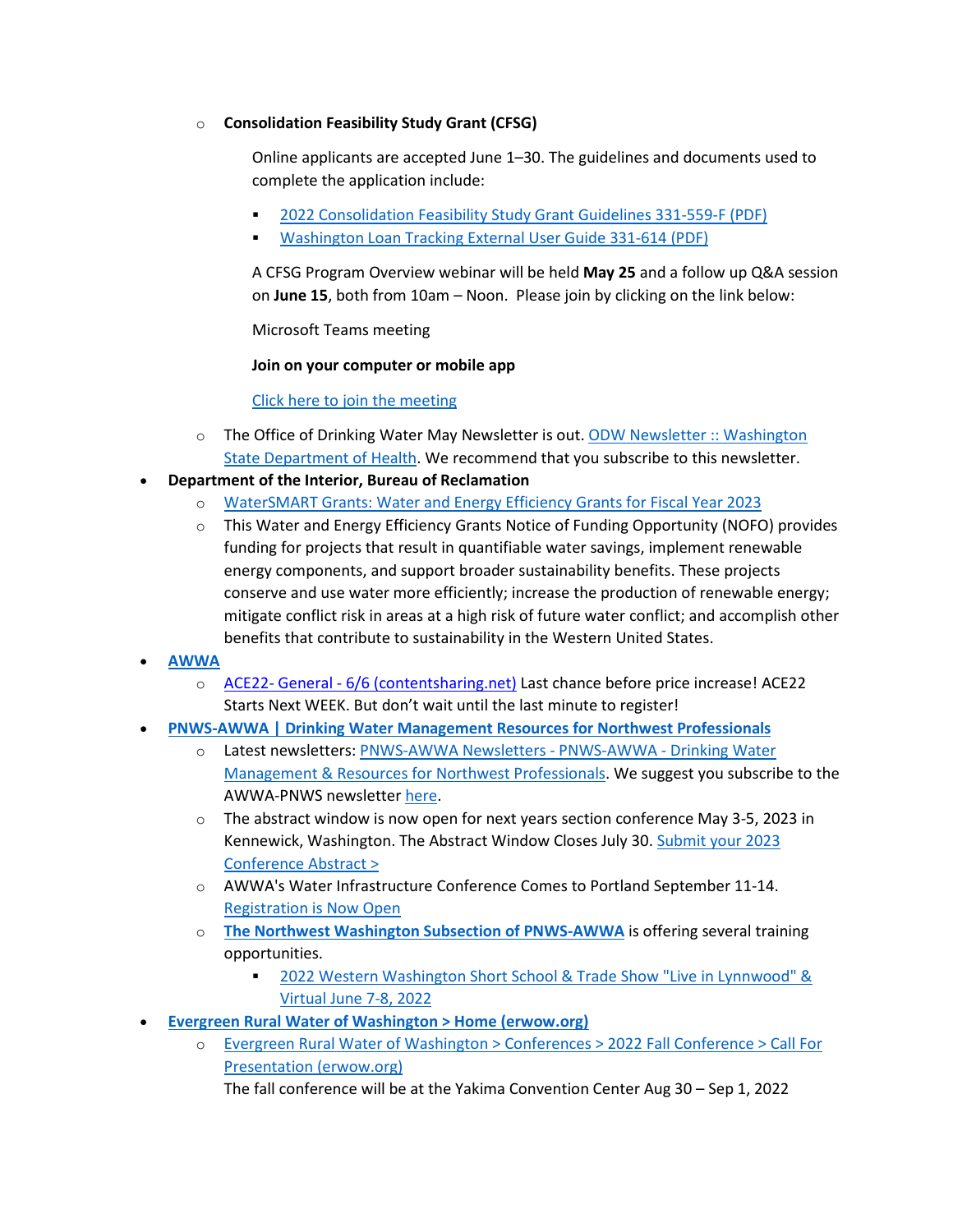- o [Calendar \(erwow.org\)](https://www.erwow.org/Training/Calendar.aspx)
- o [Top 10 Emergency Response Plan Elements \(erwow.org\)](https://www.erwow.org/News/TabId/3330/ArtMID/10750/ArticleID/56060/Top-10-Emergency-Response-Plan-Elements.aspx)
- **[RCAC](https://www.rcac.org/)**
	- o RCAC is offerin[g QuickBooks™ for Beginners](https://www.events.rcac.org/assnfe/ev.asp?ID=3221) June 8, 9:30- 12:00
- **[Water and Wastewater News | WWD \(wwdmag.com\)](https://www.wwdmag.com/)**
	- o [May 2022 | WWD \(wwdmag.com\)](https://www.wwdmag.com/may-2022) features a preview of AWWA's ACE22
	- o [EPA Seeks Input from Small Businesses, Towns & Organizations on Lead & Copper Rule |](https://www.wwdmag.com/epa-seeks-input-small-businesses-towns-organizations-lead-copper-rule)  [WWD \(wwdmag.com\)](https://www.wwdmag.com/epa-seeks-input-small-businesses-towns-organizations-lead-copper-rule)
	- o [PFAS Regulations' Impact on Water & Wastewater Facilities | WWD Weekly Digest](https://www.wwdmag.com/videos/pfas-regulations-impact-water-wastewater-facilities-wwd-weekly-digest)  [Video \(wwdmag.com\)](https://www.wwdmag.com/videos/pfas-regulations-impact-water-wastewater-facilities-wwd-weekly-digest)
- **[Environmental Working Group Know your choices | Environmental Working Group \(ewg.org\)](https://www.ewg.org/)**
	- o [EWG Updates Tap Water Database](https://www.ewg.org/tapwater/)
- **[BC Water News](http://register.bcwaternews.com/)** is a great resource. We suggest you sign up for [a free subscription.](http://register.bcwaternews.com/)
- **[NRWA's](https://mailchi.mp/7f75404cac99/nrwas-rural-water-wire-for-3045176?e=b780b0ee8b)** Rural Water Wire is another great resource. Click the subscribe link at the top of the email.
	- o [EPA Announces Key PFAS Actions | NRWA](https://content.nrwa.org/legislation/press-release/15291599/epa-announces-key-pfas-actions)
	- $\circ$  NRWA runs many great webinars. All their webinar trainings are archived here: Webinar [Trainings | GoToStage.com](https://www.gotostage.com/channel/nrwawebinars)
		- [The Clean Watersheds Needs Survey and Small Communities \(1 hour\)](https://register.gotowebinar.com/register/8253773628094145805) June 16, [2022 | 10:00 am CST](https://register.gotowebinar.com/register/8253773628094145805)
		- **Don't Wait To Validate: Best Practices for Developing Your Verified Service Line** Inventory (1 Hour) [June 23, 2022 | 2:00 pm CST](https://register.gotowebinar.com/register/6623087933091833359)
	- o [Uncharted waters \(todaysfarmermagazine.com\)](https://todaysfarmermagazine.com/mag/1770-uncharted-waters?i=waters2) Nitrates
- **[Wateroperator.org](http://wateroperator.org/)** is also well worth a subscribe. Click the subscribe link at the top of the email.
	- $\circ$  All their Newsletters and Innovations for Small Water Systems can be found in the [WaterOperator > Newsletter](http://wateroperator.org/newsletters)

## Podcasts

Podcasts are a great way to catch up with news while giving your eyes a rest. Here are some of the best water podcasts. You can also find the links on the resources page of our web site.

- **Circle of Blue** [What's Up with](https://www.circleofblue.org/water-podcasts/) Water "What's Up With Water" condenses the need-to-know news on the world's water into a weekly snapshot.
- **Water Environment Federation** [Words on Water](https://wordsonwaterwef.com/) A podcast featuring conversations with influential and interesting people from the water sector and news from the Water Environment Federation.
- **The H2duO** [Water in Real Life](https://www.theh2duo.com/) Award-winning communication professionals, Arianne Shipley and Stephanie Corso, aka The H2duO, chat with thought-leaders from both inside and outside of the water industry to serve as a resource for both personal and professional growth. Water in Real Life was created for water professionals who believe that if you desire to build the right relationships with your community, and thereby overcome many of the challenges you face, then your ability to connect with them through storytelling is essential.
- **(Don't) Waste Water** weekly water podcast covers case studies, market trends, and technology breakthroughs.